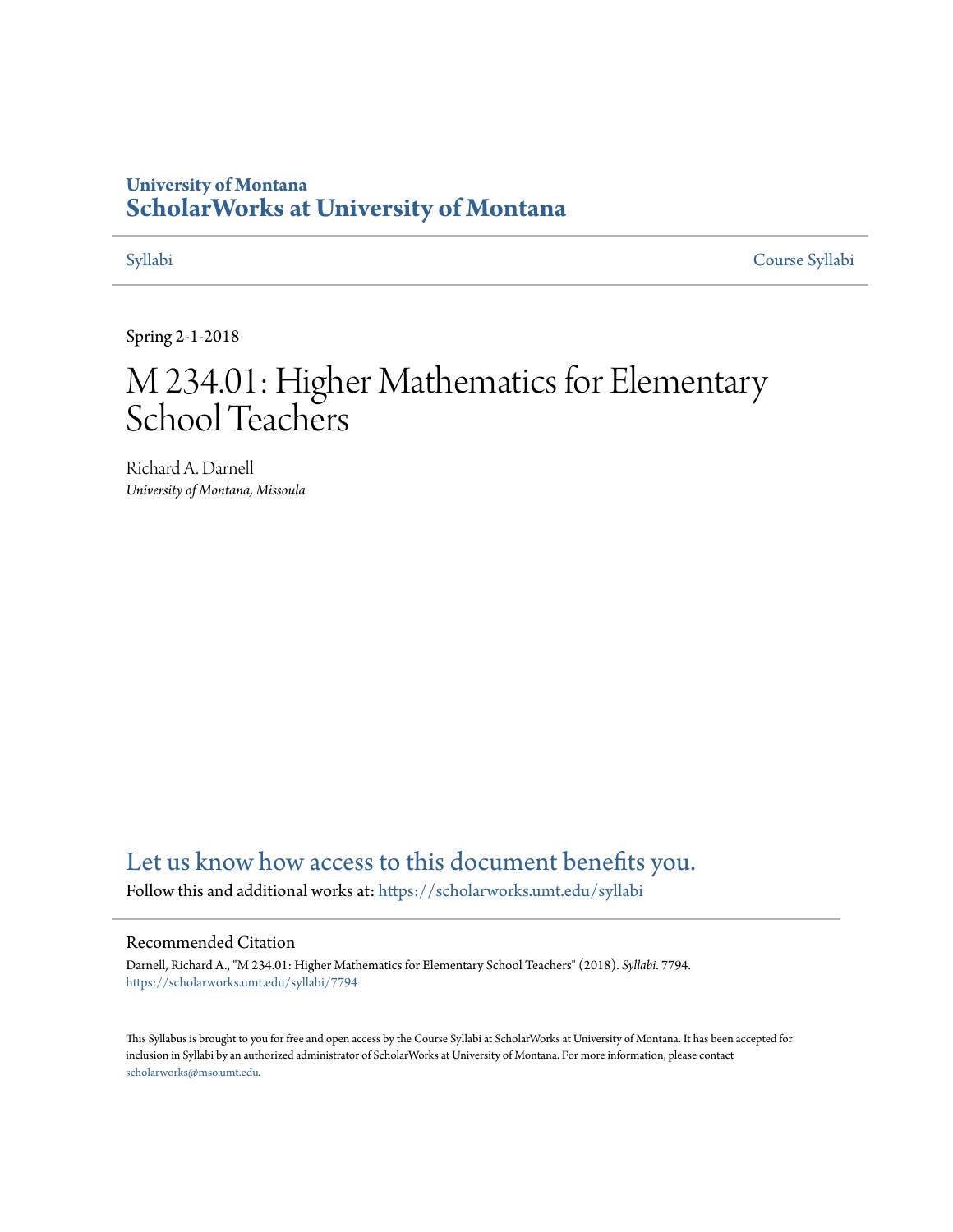Math 234-01 Higher Mathematics for Elementary School Teachers Semester: Spring 2018 TU 9:40-11:00 Section 03 CRN 37837 Location: LA 235

| Instructor:                | Richard Darnell, Office Math 002<br>Office hours T 11:30-2, W 10:30-1, Th 11:30-1:30, and by appointment.<br>Contact: Richard.Darnell@umontana.edu, phone 243-6812<br>Course coordinator: Bonnie.Spence@umontana.edu, Math 004A, 243-4808                                                                                                                                             |  |  |  |
|----------------------------|---------------------------------------------------------------------------------------------------------------------------------------------------------------------------------------------------------------------------------------------------------------------------------------------------------------------------------------------------------------------------------------|--|--|--|
| <b>Course Description:</b> | The study of algebra, number theory, probability and statistics for prospective<br>elementary and middle school teachers, including proportional reasoning, functions,<br>elementary number theory, statistical modeling and inference, and elementary<br>probability theory.                                                                                                         |  |  |  |
| Prerequisites:             | M 132                                                                                                                                                                                                                                                                                                                                                                                 |  |  |  |
| <b>Course Materials:</b>   | Required Textbook, Sybilla Beckmann: Mathematics for Elementary Teachers with<br>Activities Plus NEW Skills. 4th edition. (Pearson, 2014).<br>ISBN 9780321825728                                                                                                                                                                                                                      |  |  |  |
|                            | Notebook of choice, pencil/ pen, calculator                                                                                                                                                                                                                                                                                                                                           |  |  |  |
|                            | Learning Outcomes: Upon completion of this course, a student will be able to:                                                                                                                                                                                                                                                                                                         |  |  |  |
|                            | 1. Apply algebra in many forms (e.g., as a symbolic language, as generalized<br>arithmetic, as a study of functions, relations, and variation) and use algebra to<br>model physical situations and solve problems;                                                                                                                                                                    |  |  |  |
|                            | 2. Explain proportionality and its invariant properties;                                                                                                                                                                                                                                                                                                                              |  |  |  |
| tests for divisibility;    | 3. Apply number theory concepts and theorems, including greatest common<br>factors, least common divisor, properties of prime and composite numbers, and                                                                                                                                                                                                                              |  |  |  |
|                            | 4. Represent, analyze and interpret data;                                                                                                                                                                                                                                                                                                                                             |  |  |  |
|                            | 5. Simulate random events and describe expected features of random variation;                                                                                                                                                                                                                                                                                                         |  |  |  |
|                            | 6. Distinguish between theoretical and experimental probability and describe how<br>to use one or both to determine a probability in a given situation.                                                                                                                                                                                                                               |  |  |  |
| <b>Classwork:</b>          | Class activities are a mix of individual, partner, group and all-class participation.<br>Activities with manipulatives and related discussions are difficult to replicate in the case<br>of an absence from class. Deeper learning occurs when students are in attendance to<br>share their explanations and methods of solving problems with each other. Please<br>attend regularly. |  |  |  |
|                            | Vertical Learning Activities will occur every week (at least once, sometimes twice)<br>typically on Tuesdays. You must be in attendance and complete a reflection to earn<br>credit.                                                                                                                                                                                                  |  |  |  |
| Homework:                  | Homework is a mixture of textbook exercises, Moodle assignments, problems, and<br>preparation for future classes. Homework will be graded for thoughtful completion.<br>Minimal feedback will be provided - more detailed feedback may be obtained during<br>office hours.                                                                                                            |  |  |  |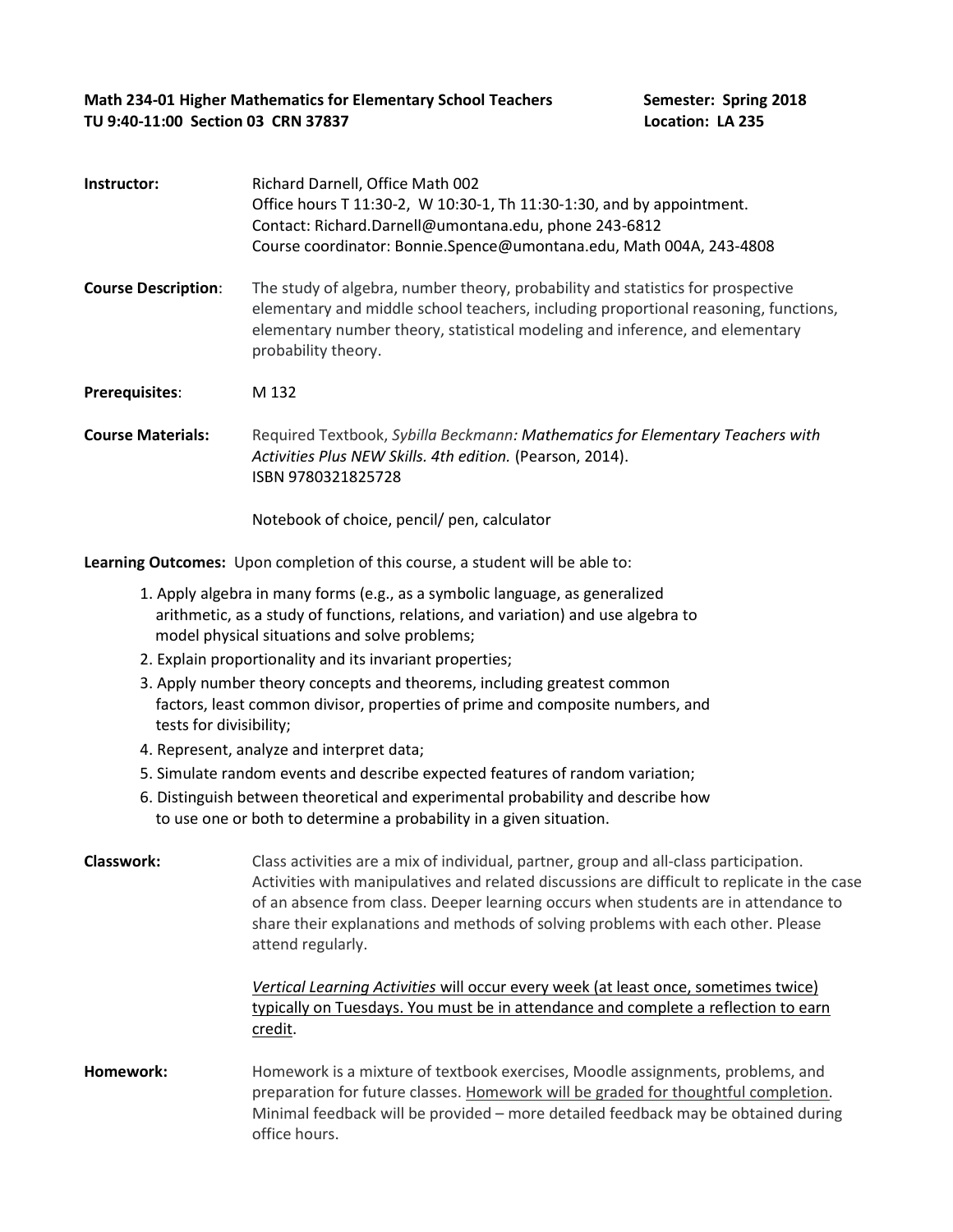### Assessments: Assessments will be given every 2-3 weeks, typically on Thursdays. They will consist of 3 to 7 questions on the current topics of study.

Make-ups will ONLY be given under special and extenuating circumstances, such as a death in the family or illness, provided that: a note from the Health Service or doctor is furnished by the student AND permission is obtained from the instructor prior to the exam. The final exam is compulsory and no exceptions can be made about the date/time at which it is held- this date is determined by the University Administration.

**Grading Policy:** and performance on assessments and the final exam. For each grade band (A, B, C, D) at least 3 of the criteria must be met to earn that grade. Your grade will be based in four areas: Participation in homework and group activities,

| Letter Grade  | Homework                                   | Group Activity                                              | Assessments         | Final             |
|---------------|--------------------------------------------|-------------------------------------------------------------|---------------------|-------------------|
| $\mathbf{A}$  | 95% or more of<br>assignments completed    | No more than 1 activity day<br>absence/missing reflection   | Average $\geq 85\%$ | Score $\geq 85\%$ |
| B             | $90\%$ or more of<br>assignments completed | No more than 2 activity day<br>absences/missing reflections | Average $\geq 75\%$ | Score $\geq 75\%$ |
| $\mathcal{C}$ | $85\%$ or more of<br>assignments completed | No more than 3 activity day<br>absences/missing reflections | Average $\geq 65\%$ | Score $\geq 65\%$ |
| D             | 75% or more of<br>assignments completed    | No more than 4 activity day<br>absences/missing reflections | Average $\geq 60\%$ | Score $\geq 60\%$ |
| <sup>F</sup>  | Two or more criteria below a D-level       |                                                             |                     |                   |

 Your grade may move up or down to +/- grades or a different grade altogether based on criteria that don't meet a grand band criteria.

Moving down: For the fourth criteria, your grade will move down one "half-step" (A to A-, B- to C+, etc) for each level the criteria is below.

Moving up: You can move up one "half-step" if one or two of your criteria are above the current grade band. Example 1: You completed 92% of assignments, missed two activity days, and had an assessment score average of 70%, and earned an 83% on the final exam. Three criteria are met for a B, with one criteria in the C range. Your grade is a B-.

Example 2: You completed 86% of assignments, had an assessment average of 68%, and your final score was 70%. However, you missed 5 activity days. The missed criteria are two levels below C, so your grade is a D+. Example 3: You complete 92% of assignments, missed two activity days, and have an assessment score average of 96% and earned an 80% on the final exam. Three criteria are met for a B, with one criteria in the A range. Your grade is a B+.

Passing: To earn a C- or better, you must have at least three criteria in the C category, with the remaining no lower than a D level. You may change to Credit/No Credit up to the last day of the class. General credit will be awarded to students earning a D- or better. However, if you choose this option the grade cannot be counted towards the School of Ed requirement nor the UM graduation requirement.

**Support:** Math support can be obtained by attending the Math Learning Center in the Math Building and Math@Mansfield, visiting your instructor's office hours, and by working on homework or studying with classmates. Do not wait until the week of exams to get help. Ask questions regularly both in class and out of class.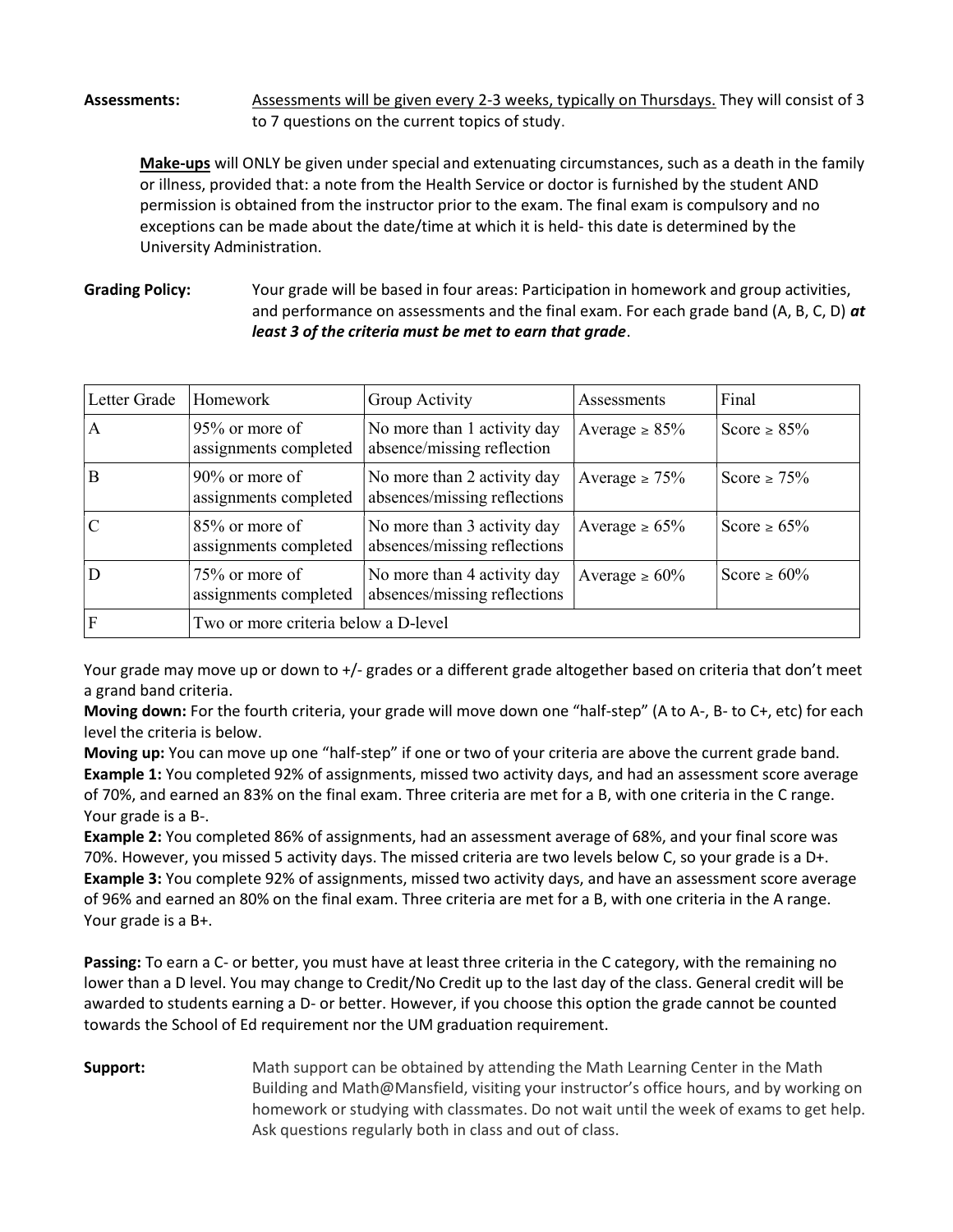Feel free to use additional resources (and share anything worthwhile with the class), including web sites, YouTube videos, etc.

- Accommodation: The University of Montana assures equal access to instruction through collaboration between students with disabilities, instructors and Disability Services for Students (DSS). If you have a disability that adversely affects your academic performance, and you have not already registered with Disability Services, please contact Disability Services in Lommasson 154 or 406.243.2243. I will work with you and Disability Services to provide an appropriate accommodation.
- Academic Honesty: All students must practice academic honesty. Academic misconduct is subject to an academic penalty by the course instructor and/or a disciplinary sanction by the University. All students need to be familiar with the Student Conduct Code. The Code is available for review online at the following web address: http://life.umt.edu/vpsa/student\_conduct.php.